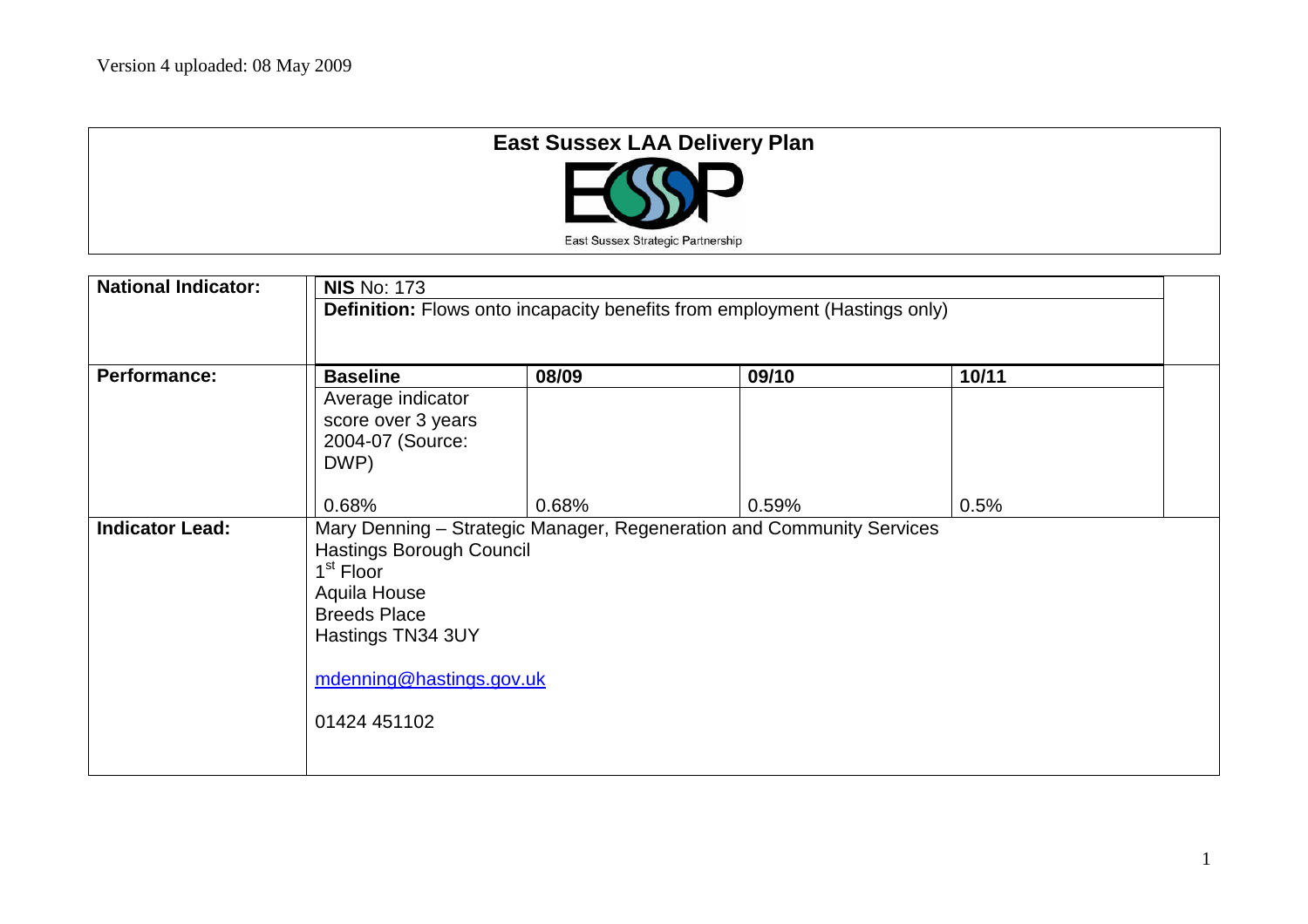| <b>Partners:</b>             | <b>Hastings Borough Council</b>                                                                              |  |  |  |  |
|------------------------------|--------------------------------------------------------------------------------------------------------------|--|--|--|--|
|                              | JCP - Graham Coffey, Partnerships Manager                                                                    |  |  |  |  |
|                              |                                                                                                              |  |  |  |  |
|                              | graham.coffey@jobcentreplus.gsi.gov.uk                                                                       |  |  |  |  |
| <b>Steering Group/</b>       | Hastings & Bexhill Economic Alliance composed of the following partner organisations:                        |  |  |  |  |
| Partnership:                 | <b>LSC</b><br>$\bullet$                                                                                      |  |  |  |  |
|                              | <b>ESCC</b>                                                                                                  |  |  |  |  |
|                              | <b>HBC</b>                                                                                                   |  |  |  |  |
|                              | <b>RDC</b><br>$\bullet$                                                                                      |  |  |  |  |
|                              | Seaspace                                                                                                     |  |  |  |  |
|                              | Local business                                                                                               |  |  |  |  |
|                              | <b>CVS</b><br>$\bullet$                                                                                      |  |  |  |  |
|                              | <b>Sussex Coast College</b>                                                                                  |  |  |  |  |
|                              | <b>JCP</b>                                                                                                   |  |  |  |  |
|                              | Hastings and Rother LSPs                                                                                     |  |  |  |  |
| <b>Specific Sub Targets:</b> | During the process for the allocation of ABG, it was agreed with partners that the following priority groups |  |  |  |  |
|                              | would be targeted in relation to NI173:                                                                      |  |  |  |  |
|                              | People living in the most disadvantaged areas of the town                                                    |  |  |  |  |
|                              | ESA or IB claimants of working age                                                                           |  |  |  |  |
|                              | <b>BME</b> groups<br>$\bullet$                                                                               |  |  |  |  |
|                              | The onset of the recession has made the setting of specific targets challenging but this will be addressed   |  |  |  |  |
|                              | with partner organisations once the impact of the recession is better understood and when interventions are  |  |  |  |  |
|                              | under way.                                                                                                   |  |  |  |  |
|                              |                                                                                                              |  |  |  |  |
|                              | A set of interventions (see NI 153 Plan to combat the effects of the recession have also been brought        |  |  |  |  |
|                              | forward and are described as Special Measures                                                                |  |  |  |  |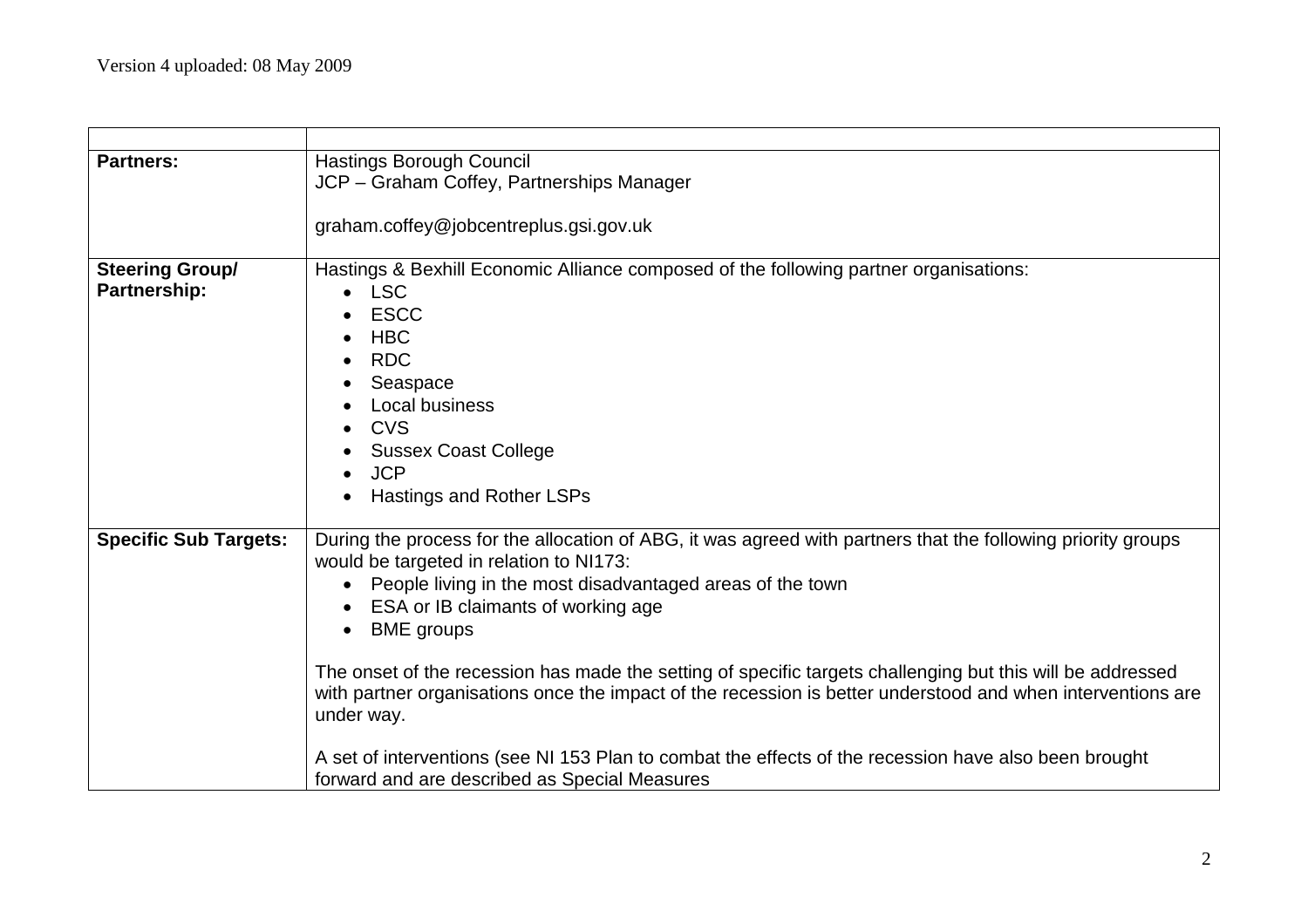| <b>Links with Other</b><br><b>Plans:</b> | Pride of Place<br><b>Hastings Community Strategy</b><br>HBEA Economic Development and Inclusion Strategy                                                                                                                                                                                                                   |                                                                                                                                                                                                                                                                                                                                                                                 |  |  |
|------------------------------------------|----------------------------------------------------------------------------------------------------------------------------------------------------------------------------------------------------------------------------------------------------------------------------------------------------------------------------|---------------------------------------------------------------------------------------------------------------------------------------------------------------------------------------------------------------------------------------------------------------------------------------------------------------------------------------------------------------------------------|--|--|
| <b>Risks/Barriers:</b>                   | <b>Risk/Barrier</b><br>1. PCT does not feel it has a role to play here<br>and is reorganising services<br>2. JCP contractors delivering programmes<br>may find working in Hastings challenging and<br>thus work to meet their targets elsewhere<br>3. Downturn in global economy may affect<br>Hastings disproportionately | <b>Mitigating Action</b><br>HBC looking for other partners to lead the work<br>through an ABG bid and will hope to involve the<br>PCT as a partner in delivery<br>Build partnership with providers using ABG as<br>necessary to purchase spatially tagged additionality<br>Likely that people being made redundant will<br>now go onto JSA because of welfare benefit<br>reform |  |  |
| <b>Resources:</b>                        | ABG – see NI 153 Plan                                                                                                                                                                                                                                                                                                      |                                                                                                                                                                                                                                                                                                                                                                                 |  |  |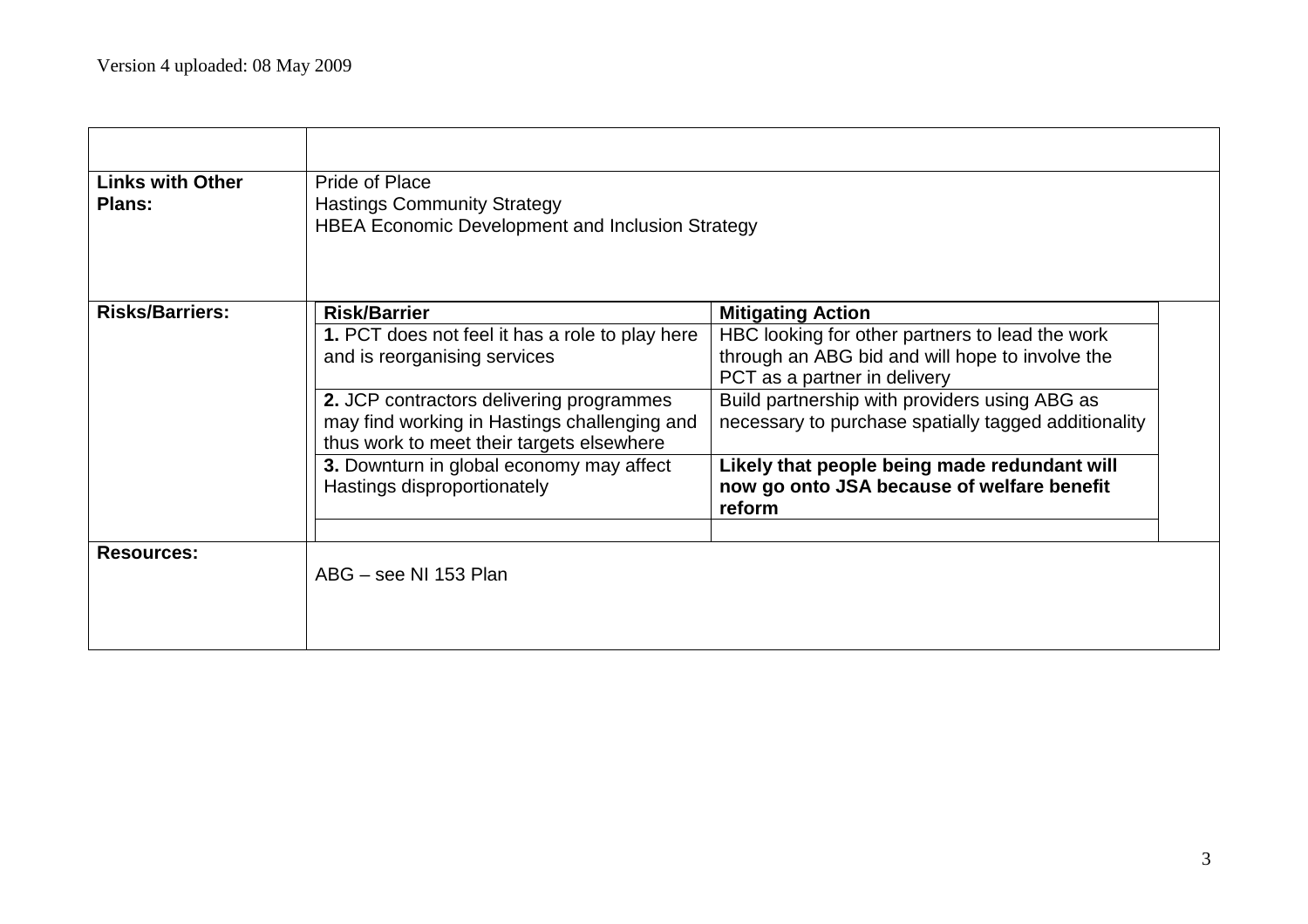*Indicator Leads should list of ALL activities undertaken by partners which will contribute to the successful achievement of the National indicator. Not all activities will relate specifically to the targets(s) used; where they do they should be identified. All partners will need to provide evidence which shows their activity is being achieved.*

| <b>Activity</b>                                                                                                                                                                                                                                                                         | <b>Timescale</b>               | Interim Measure +<br>frequency of<br>measurement | <b>Partner</b>          | <b>Named link</b>                                                                                                                                                |
|-----------------------------------------------------------------------------------------------------------------------------------------------------------------------------------------------------------------------------------------------------------------------------------------|--------------------------------|--------------------------------------------------|-------------------------|------------------------------------------------------------------------------------------------------------------------------------------------------------------|
| Description of activity                                                                                                                                                                                                                                                                 | When will it start /<br>finish | How we know activity<br>has been achieved        | Name of<br>organisation | Contact name & phone number                                                                                                                                      |
| Data analysis and capture<br>against targets<br>Meeting held with JCP<br>16.07.08<br>Meeting also with DWP                                                                                                                                                                              | As data becomes<br>available   | Data was received but<br>this is not continuing  | <b>JCP</b>              | <b>Steve Sandalls</b><br>Surrey & Sussex Jobcentre Plus<br>Performance Analysis & Reporting Manager<br>01273 366072<br>STEPHEN.SANDALLS@JOBCENTREPLUS.GSI.GOV.UK |
| (September 08) and GIS<br>system now available to track<br>at LSOA level. However,<br>information 14 months old<br>and therefore it will not<br>contribute to an<br>understanding of the current<br>situation nor will it be useful to<br>monitor the effectiveness of<br>interventions |                                | No data received from<br><b>PCT</b>              |                         |                                                                                                                                                                  |